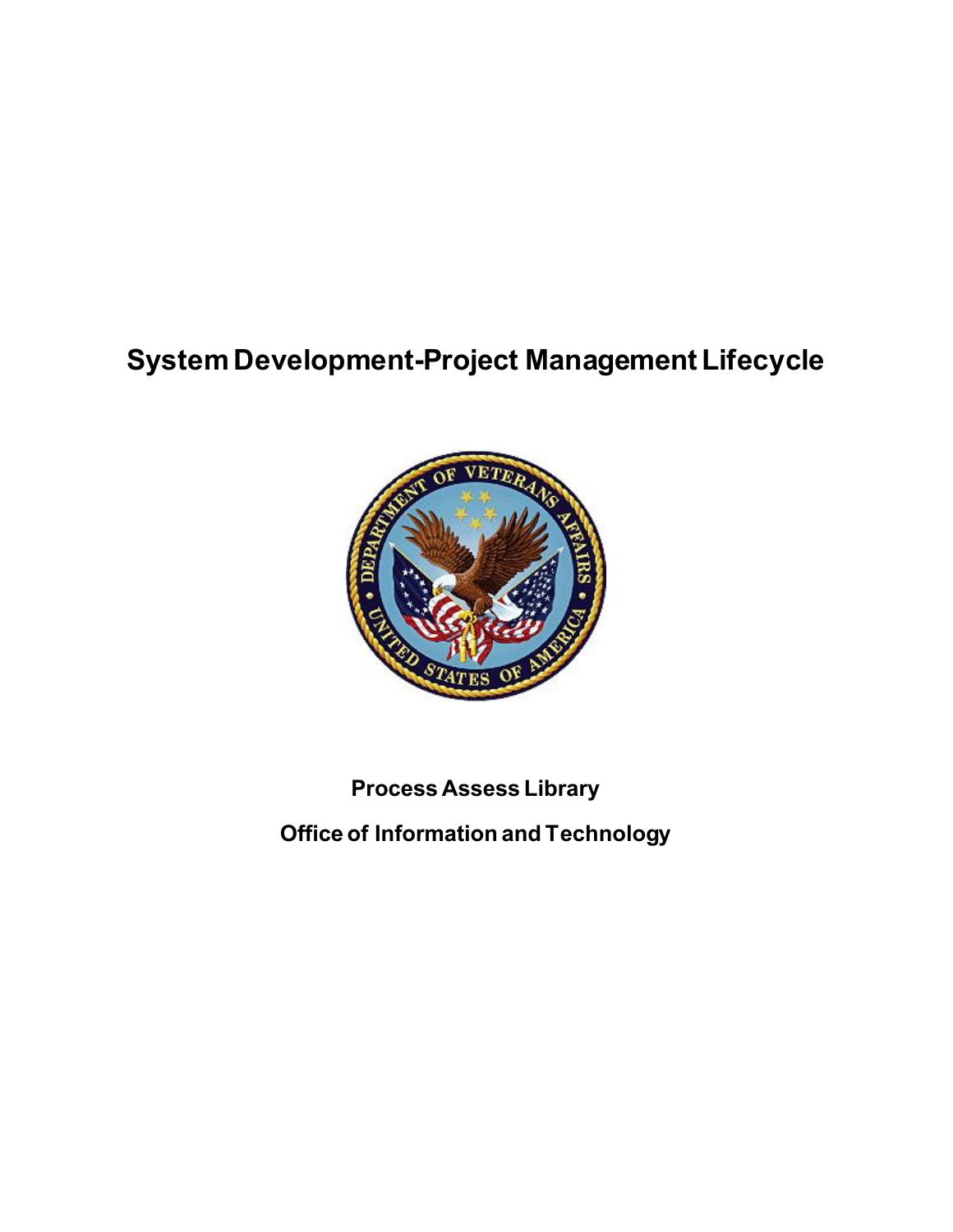### **Table of Contents**

| System Development/Project Management Life Cycle (SDPMLC) Map      |
|--------------------------------------------------------------------|
|                                                                    |
|                                                                    |
|                                                                    |
|                                                                    |
| DevSecOps Product Management Process (DPM) Gateway Decision 2      |
|                                                                    |
| DevSecOps Product Management Process (DPM) Release Review  3       |
|                                                                    |
|                                                                    |
|                                                                    |
|                                                                    |
|                                                                    |
|                                                                    |
| DevSecOps Product Management Process (DPM) Product Owner Review  5 |
|                                                                    |
|                                                                    |
|                                                                    |
|                                                                    |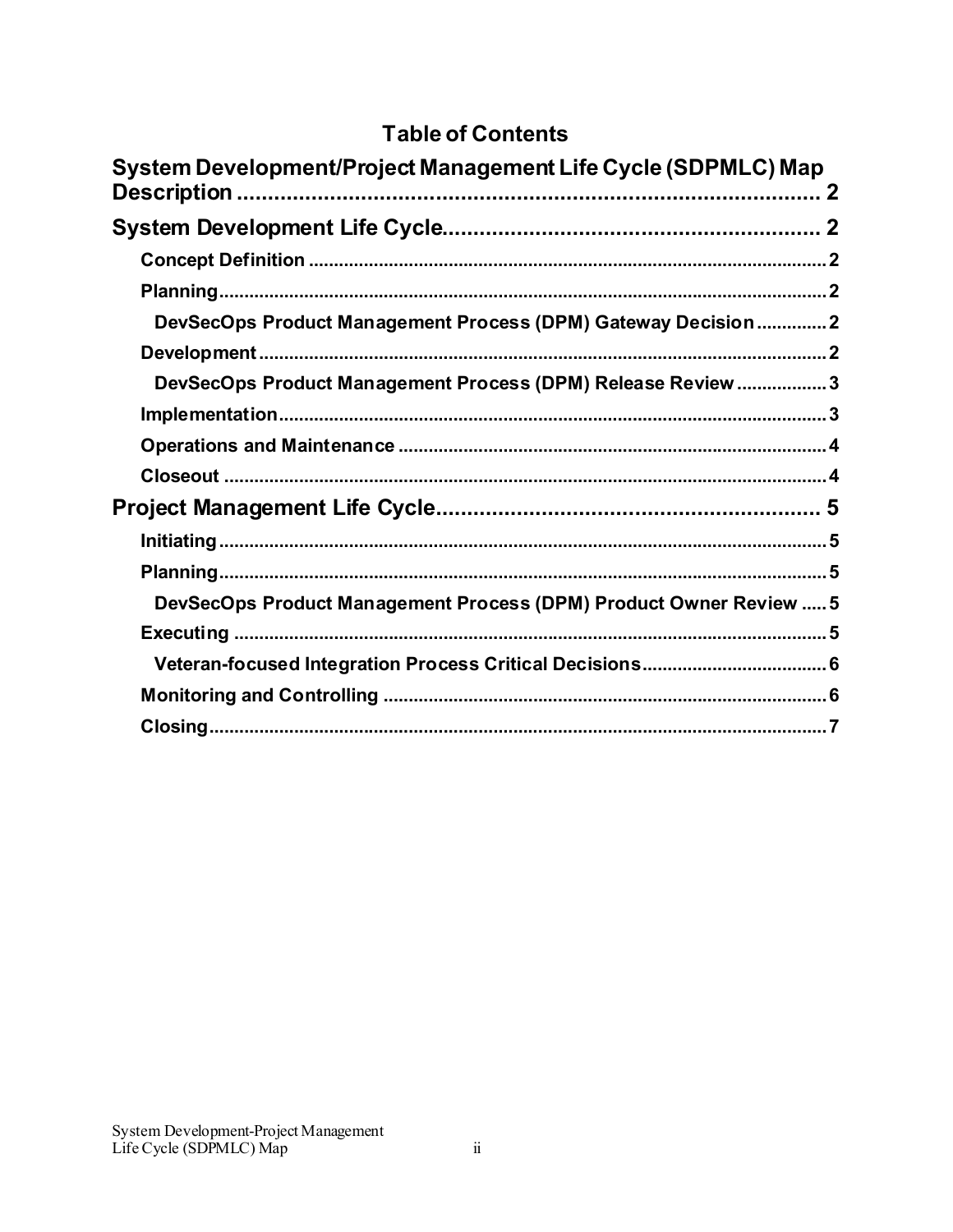# **Process Map**



System Development-Project Management Life Cycle (SDPMLC) Map 1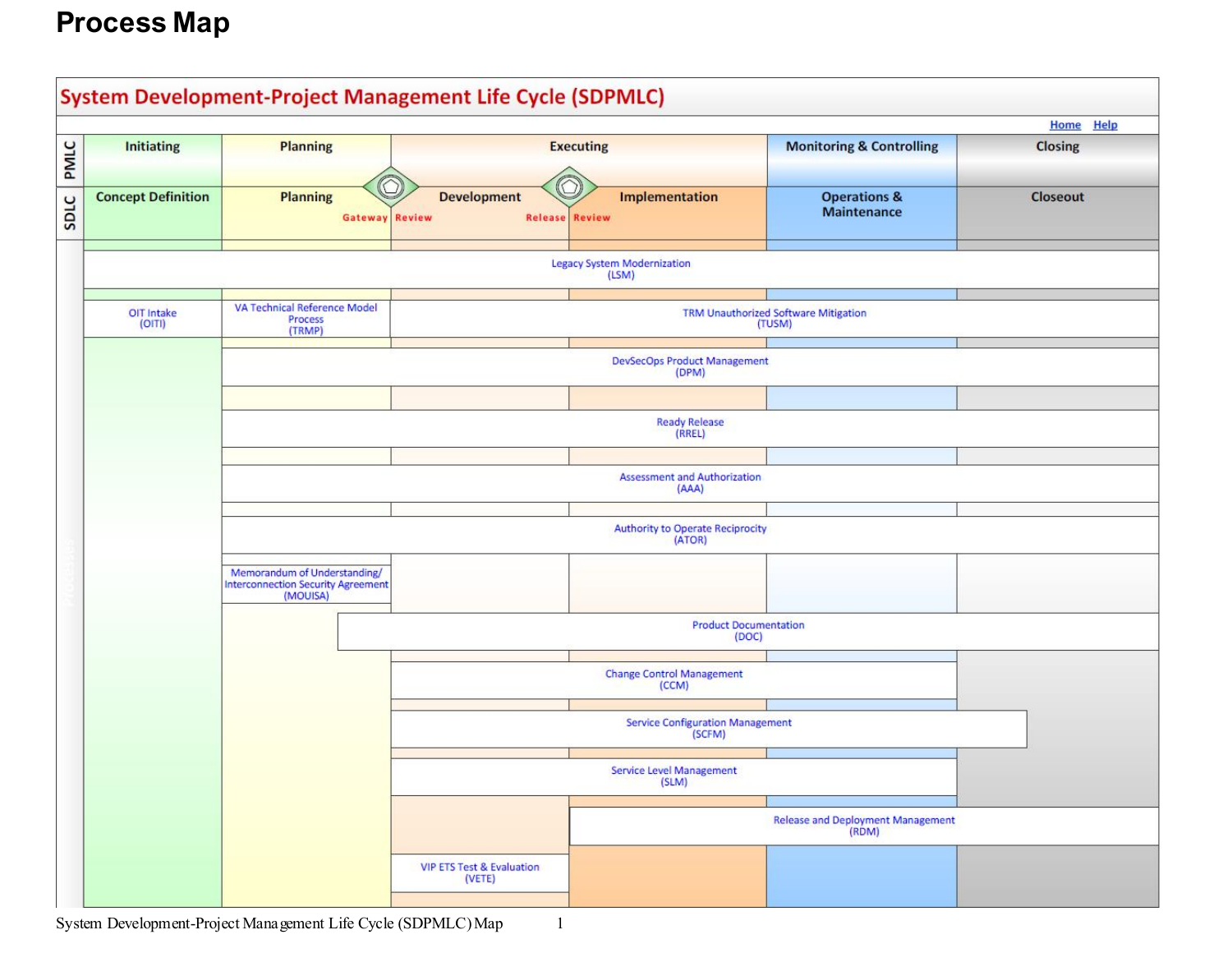# <span id="page-3-0"></span>**System Development/Project Management Life Cycle (SDPMLC) Map Description**

This slide depicts key process activities as a typical project progresses through the either the System Development's six defined phases (Concept Definition, Planning, Development, Implementation, Operations & Maintenance, and Closeout) or the Project Management Institute's five defined project phases (Initiating, Planning, Executing, Monitoring and Controlling, Closing), that also have tie-ins to the DevSecOps Product Management Process.

# <span id="page-3-1"></span>**System Development Life Cycle**

### <span id="page-3-2"></span>**Concept Definition**

### **Process Asset Library Processes:**

- · Legacy System Modernization (LSM) begins at the start of this phase and continues past the end of it.
- · OIT Intake (OITI) begins at the start of this phase and concludes at the end of it.

# <span id="page-3-3"></span>**Planning**

### **Process Asset Library Processes:**

- · Legacy System Modernization Process (LSM)) spans this phase and continues past the end of it.
- · VA Technical Reference Model Process (TRMP) begins at the start of this phase and concludes at the end of it.
- DevSecOps Product Management Process (DPM) begins at the start of this phase and continues past the end of it.
- Ready Release Process (RREL) begins at the start of this phase and continues past it.
- · Assessment and Authorization (AAA) begins at the start of this phase and continues past the end of it.
- · Authority to Operate Reciprocity Process (ATOR) begins at the start of this phase and continues past the end of it.
- · Memorandum of Understanding/Interconnection Security Agreement (MOUISA) begins at the start of this phase and concludes at the end of it.
- Product Documentation Process (DOC) begins two thirds of the way through this phase and continues past the end of it.

### <span id="page-3-4"></span>**DevSecOps Product Management Process (DPM) Gateway Decision**

Gateway Decision occurs at the end of this phase and before the beginning of the Development Phase.

## <span id="page-3-5"></span>**Development**

### **Process Asset Library Processes:**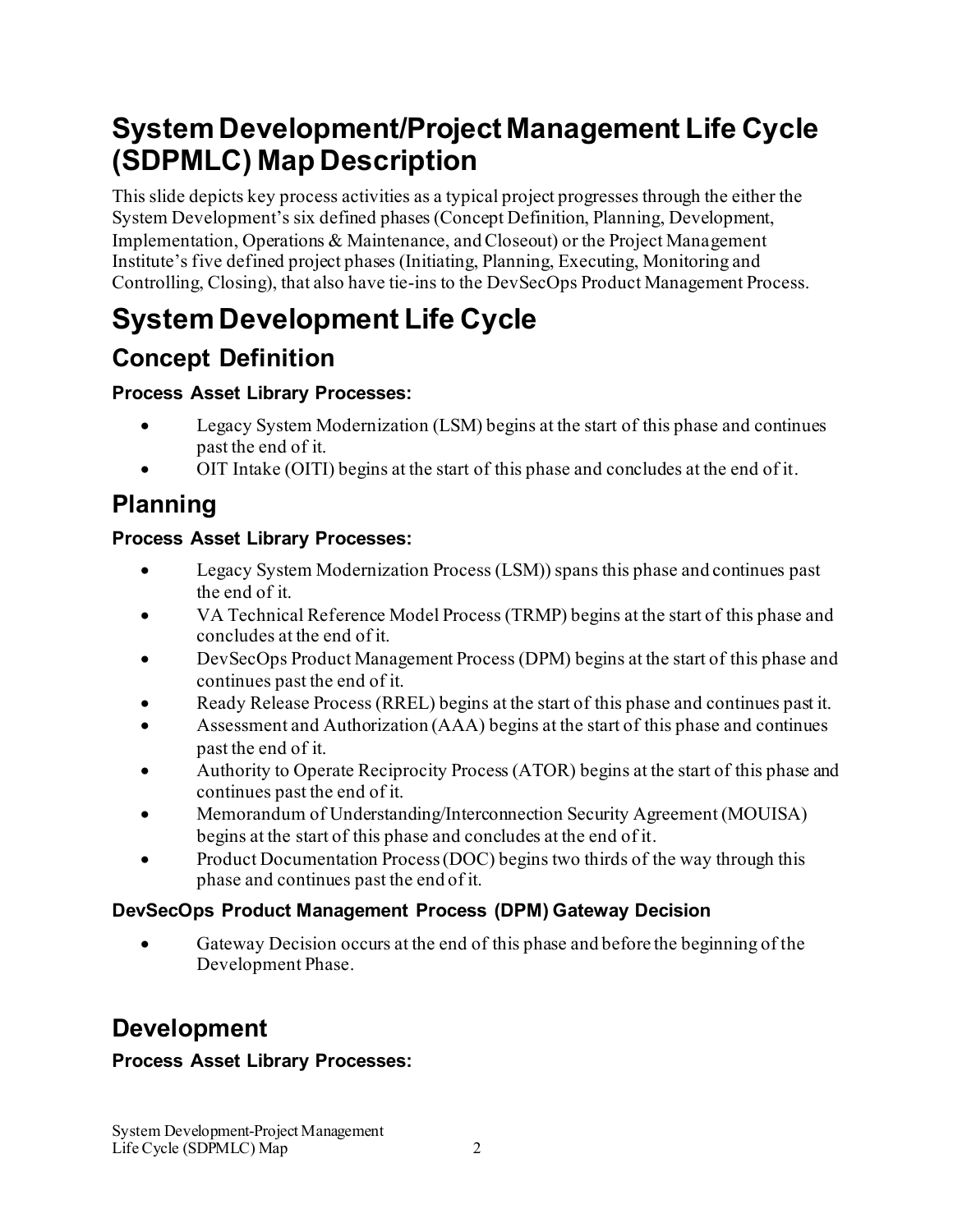- · Legacy System Modernization (LSM) spans this phase and continues past the end of it.
- TRM Unauthorized Software Mitigation Process (TUSM) begins at the start of this phase and continues past the end of it.
- DevSecOps Product Management Process (DPM) spans this phase and continues past the end of it.
- Ready Release Process (RREL) spans this phase and continues past the end of it.
- Assessment and Authorization Process (AAA) spans this phase and continues past the end of it.
- Authority to Operate Process (ATOR) spans this phase and continues past the end of it.
- Product Documentation Process (DOC) spans this phase and continues past the end of it.
- · Change Control Management Process (CCM) begins at the start of this phase and continues past the end of it.
- Service Configuration Management Process (SCFG) begins at the start of this phase and continues past the end of it.
- Service Level Management Process (SLM) begins at the start of this phase and continues past the end of it.
- · VIP ETS Test and Evaluation Process (VETE) begins at the start of this phase and concludes at the end of it.

### <span id="page-4-0"></span>**DevSecOps Product Management Process (DPM) Release Review**

• Product Line Manager Review occurs at the end of this phase and before the beginning of the Implementation Phase.

### <span id="page-4-1"></span>**Implementation**

### **Process Asset Library Processes:**

- · Legacy System Modernization Process (LSM) spans this phase and continues past the end of it.
- · TRM Unauthorized Software Mitigation Process (TUSM) spans this phase and continues past the end of it.
- · DevSecOps Product Management Process (DPM) spans this phase and continues past the end of it.
- Software as a Service Process (SaaS) spans this phase and continues past the end of it.
- Ready Release Process (RREL) spans this phase and continues past the end of it.
- Assessment and Authorization (AAA) spans this phase and continues past the end of it.
- Authority to Operate Process (ATOR) begins at the start of this phase and continues past the end of it.
- Product Documentation Process (DOC) spans this phase and continues past the end of it.
- · Change Control Management Process (CCM) spans this phase and continues past the end of it.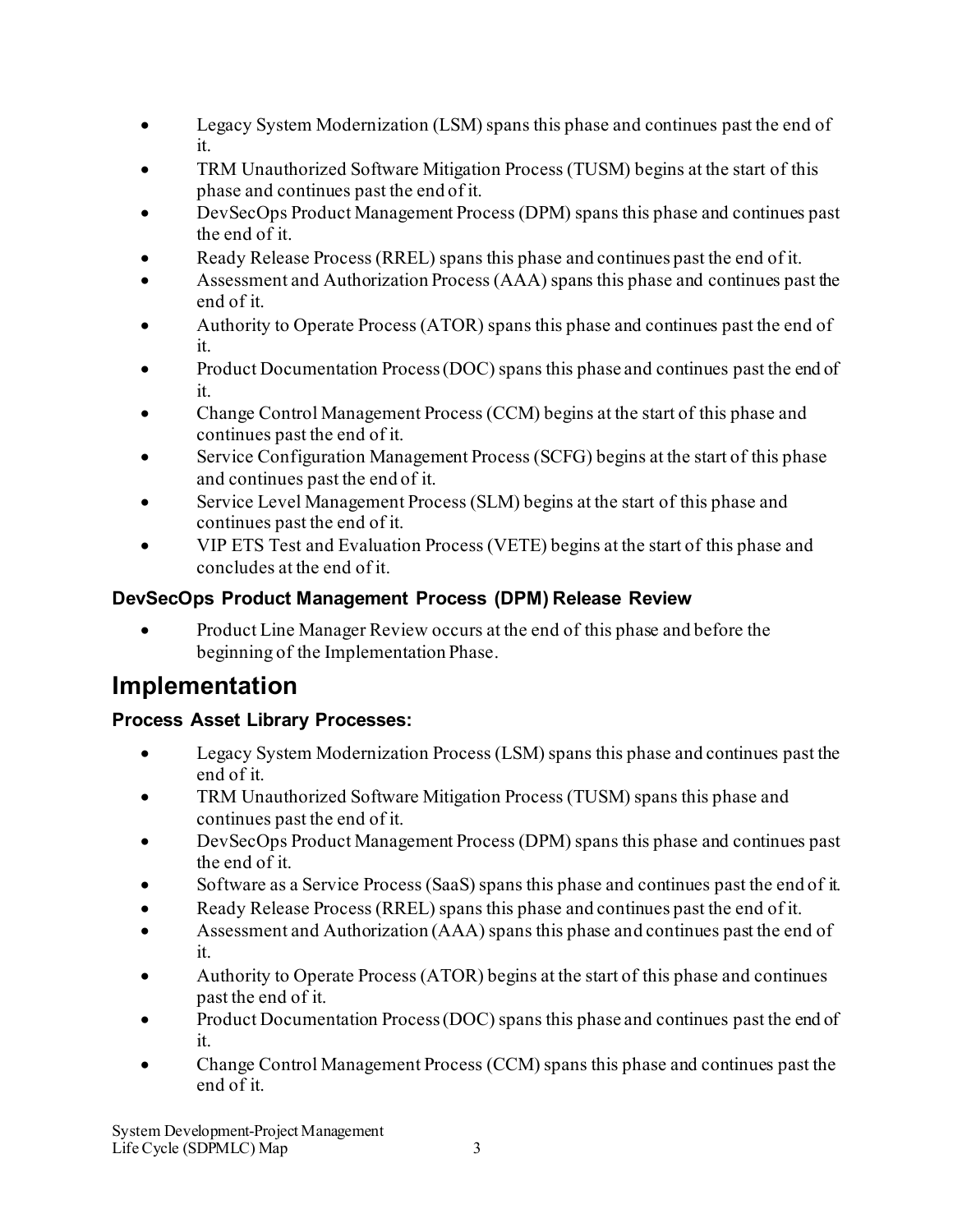- · Service Configuration Management Process (SCFG) spans this phase and continues past the end of it.
- Service Level Management Process (SLM) begins at the start of this phase and continues past the end of it.
- Release and Deployment Management Process (RDM) begins at the start of this phase and continues past the end of it.

### <span id="page-5-0"></span>**Operations and Maintenance**

### **Process Asset Library Processes**

- · Legacy System Modernization Process (LSM) spans this phase and continues past the end of it.
- TRM Unauthorized Software Mitigation Process (TUSM) spans this phase and continues past the end of it.
- · DevSecOps Product Management Process (DPM) spans this phase and continues past the end of it.
- Ready Release Process (RREL) spans this phase and continues past the end of it.
- · Assessment and Authorization (AAA) spans this phase and continues past the end of it.
- Authority to Operate Process (ATOR) begins at the start of this phase and continues past the end of it.
- Product Documentation Process (DOC) spans this phase and continues past the end of it.
- · Change Control Management Process (CCM) continues in this phase and concludes at the end of it.
- Service Configuration Management Process (SCFG) spans this phase and continues past the end of it.
- Service Level Management Process (SLM) continues in this phase and concludes at the end of it.
- Release and Deployment Management Process (RDM) spans this phase and continues past the end of it.

### <span id="page-5-1"></span>**Closeout**

### **Process Asset Library Processes**

- · Legacy System Modernization Process (LSM) spans this phase and concludes at the end of it.
- TRM Unauthorized Software Mitigation Process (TUSM) spans this phase and concludes at the end of it.
- · DevSecOps Product Management Process (DPM) spans this phase and concludes at the end of it.
- Ready Release Process (RREL) spans this phase and concludes at the end of it.
- · Assessment and Authorization (AAA) spans this phase and concludes at the end of it.
- · Authority to Operate Process (ATOR) begins at the start of this phase and concludes at the end of it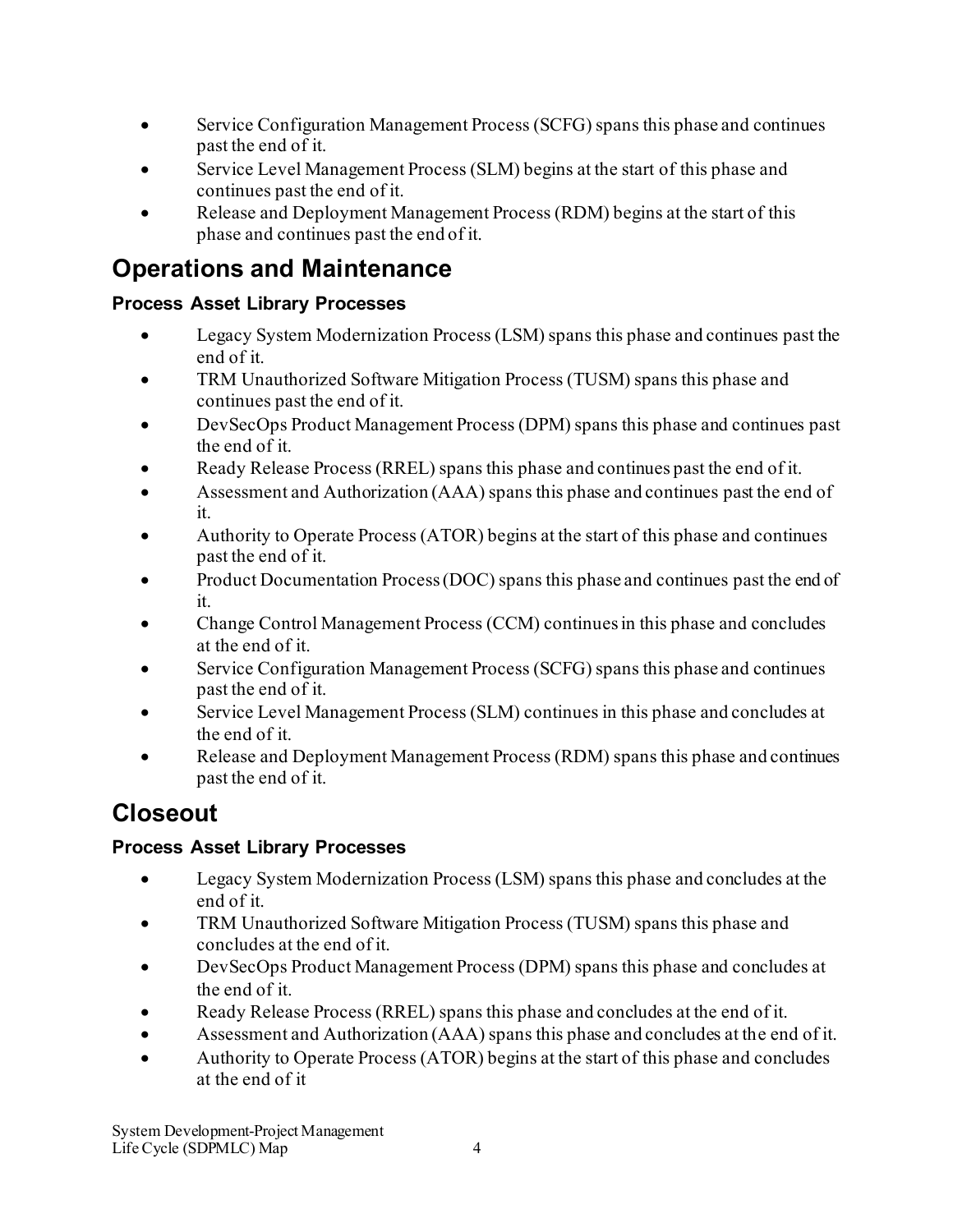- Product Documentation Process (DOC) spans this phase and concludes at the end of it.
- Service Configuration Management Process (SCFG) continues in this phase and concludes one third of the way through it.
- Release and Deployment Management Process (RDM) begins at the start of this phase and concludes at the end of it.

# <span id="page-6-0"></span>**Project Management Life Cycle**

### <span id="page-6-1"></span>**Initiating**

### **Process Asset Library Processes:**

- · Legacy System Modernization (LSM) begins at the start of this phase and continues past the end of it.
- · OIT Intake (OITI) begins at the start of this phase and concludes at the end of it

### <span id="page-6-2"></span>**Planning**

### **Process Asset Library Processes:**

- · Legacy System Modernization Process (LSM)) spans this phase and continues past the end of it.
- · VA Technical Reference Model Process (TRMP) begins at the start of this phase and concludes at the end of it.
- DevSecOps Product Management Process (DPM) begins at the start of this phase and continues past the end of it.
- Ready Release Process (RREL) begins at the start of this phase and continues past the end of it.
- Assessment and Authorization (AAA) begins at the start of this phase and continues past the end of it.
- Authority to Operate Reciprocity Process (ATOR) begins at the start of this phase and continues past the end of it.
- · Memorandum of Understanding/Interconnection Security Agreement (MOUISA) begins at the start of this phase and concludes at the end of it.
- Product Documentation Process (DOC) begins two thirds of the way through this phase and continues past the end of it.

### <span id="page-6-3"></span>**DevSecOps Product Management Process (DPM) Product Owner Review**

· Gateway Review occurs at the end of this phase and before the beginning of the Execution Phase.

### <span id="page-6-4"></span>**Executing**

### **Process Asset Library Processes:**

- Legacy System Modernization Process (LSM) spans this phase and continues past the end of it.
- TRM Unauthorized Software Mitigation Process (TUSM) spans this phase and continues past the end of it.

System Development-Project Management Life Cycle (SDPMLC) Map 5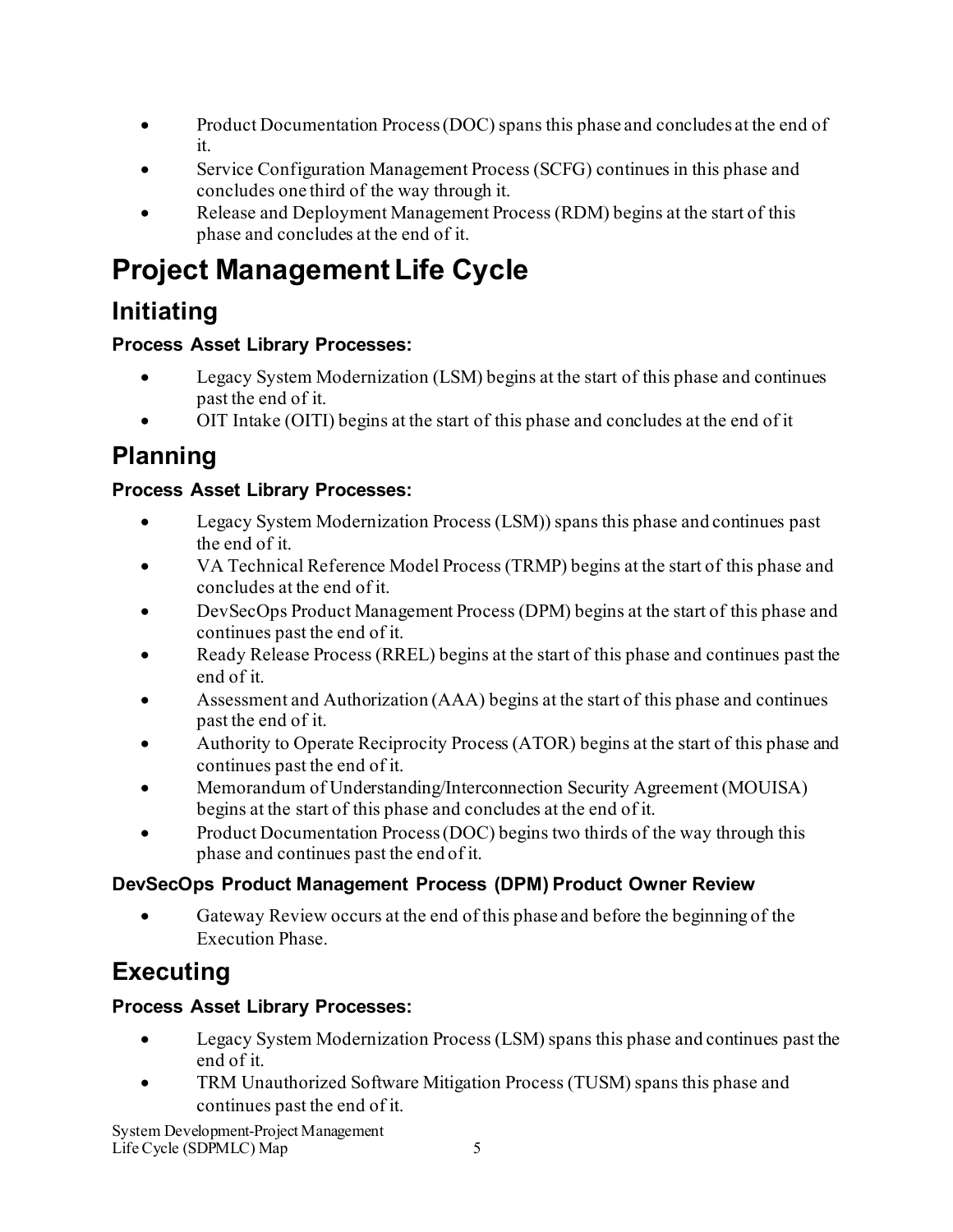- · DevSecOps Product Management Process (DPM) spans this phase and continues past the end of it.
- Ready Release Process (RREL) spans this phase and continues past the end of it.
- · Assessment and Authorization (AAA) spans this phase and continues past the end of it.
- Authority to Operate Process (ATOR) begins at the start of this phase and continues past the end of it.
- Product Documentation Process (DOC) spans this phase and continues past the end of it.
- Change Control Management Process (CCM) begins at the start of this phase and continues past the end of it.
- Service Configuration Management Process (SCFG) begins at the start of this phase and continues past the end of it.
- Service Level Management Process (SLM) begins at the start of this phase and continues past the end of it.
- · VIP ETS Test and Evaluation Process (VETE) begins at the start of this phase and concludes half-way though the phase.
- Release and Deployment Management Process (RDM) begins one half of the way through this phase and continues past the end of it.

### <span id="page-7-0"></span>**Veteran-focused Integration Process Critical Decisions**

Release Review occurs midway through this phase

### <span id="page-7-1"></span>**Monitoring and Controlling**

### **Process Asset Library Processes**

- · Legacy System Modernization Process (LSM) spans this phase and continues past the end of it.
- TRM Unauthorized Software Mitigation Process (TUSM) spans this phase and continues past the end of it
- DevSecOps Product Management Process (DPM) spans this phase and continues past the end of it.
- Ready Release Process (RREL) spans this phase and continues past it.
- Assessment and Authorization (AAA) spans this phase and continues past the end of it.
- Authority to Operate Reciprocity Process (ATOR) spans this phase and continues past the end of it.
- Product Documentation (DOC) spans this phase and continues past the end of it.
- · Change Control Management Process (CCM) continues in this phase and concludes at the end of it.
- Service Level Management Process (SLM) spans this phase and continues past the end of it.
- Service Configuration Management Process (SCFG) spans this phase and continues past it.
- · Service Level Management Process (SLM) continues in this phase and concludes at the end of it.

System Development-Project Management Life Cycle (SDPMLC) Map 6